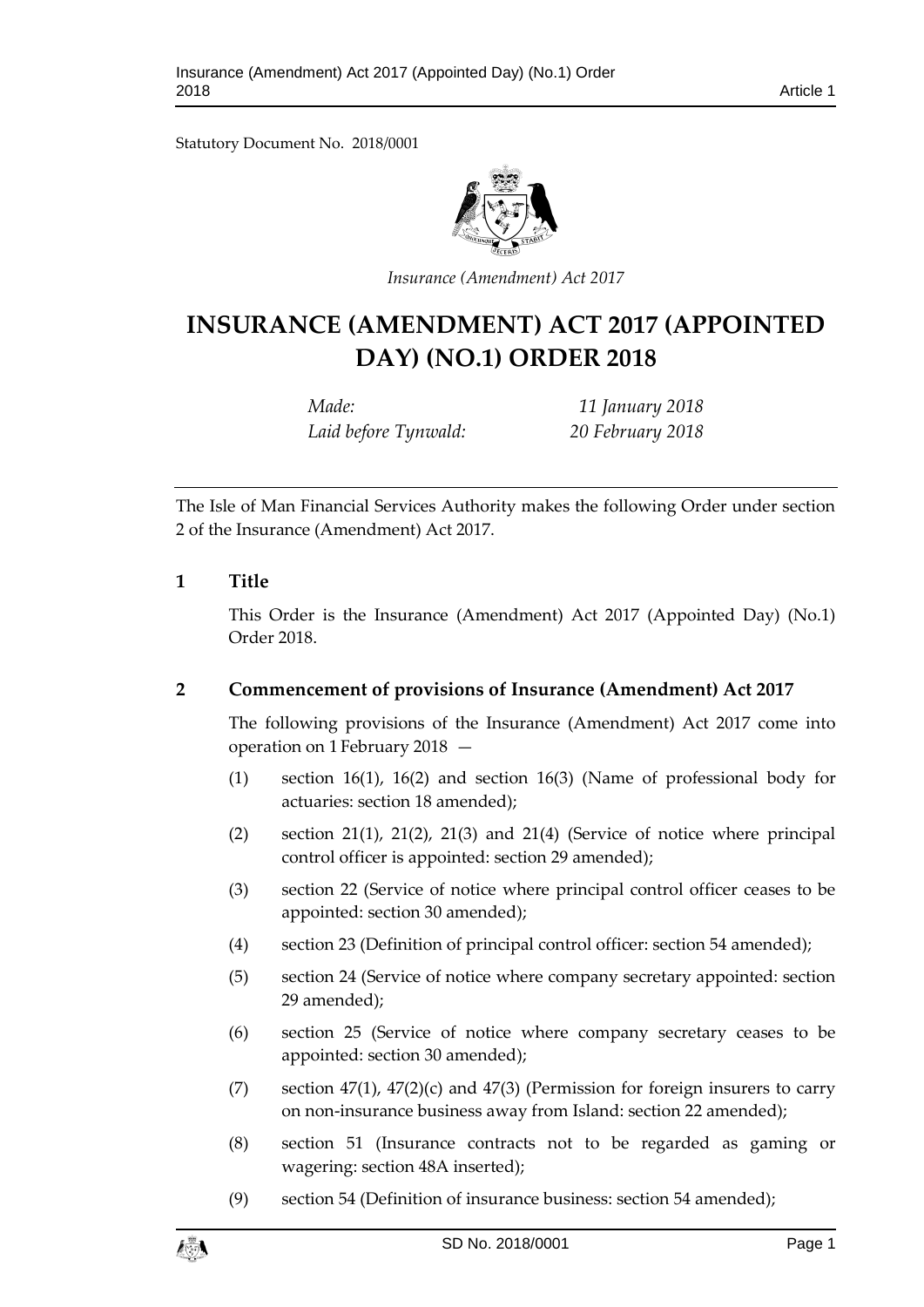- (10) section 57 (Powers to make regulations: Schedule 7 amended);
- (11) section 58 (Procedure for regulations: section 50 amended);
- (12) section 59 (Definition of person: section 54 amended);
- (13) section 60 (Definition of person: section 48 of the Financial Services Act 2008 amended);
- (14) section 61 (Continuation and discontinuation of insurance companies: Schedule 4 amended); and
- (15) paragraphs 1(6)(d) and 1(6)(e) of Schedule 2 and section 63 to the extent that it gives effect to those paragraphs.

#### **MADE 11 JANUARY 2018**

**K. BADGEROW** *Chief Executive of the Isle of Man Financial Services Authority*

> **G. F. KARRAN** *Member of the Isle of Man Financial Services Authority*